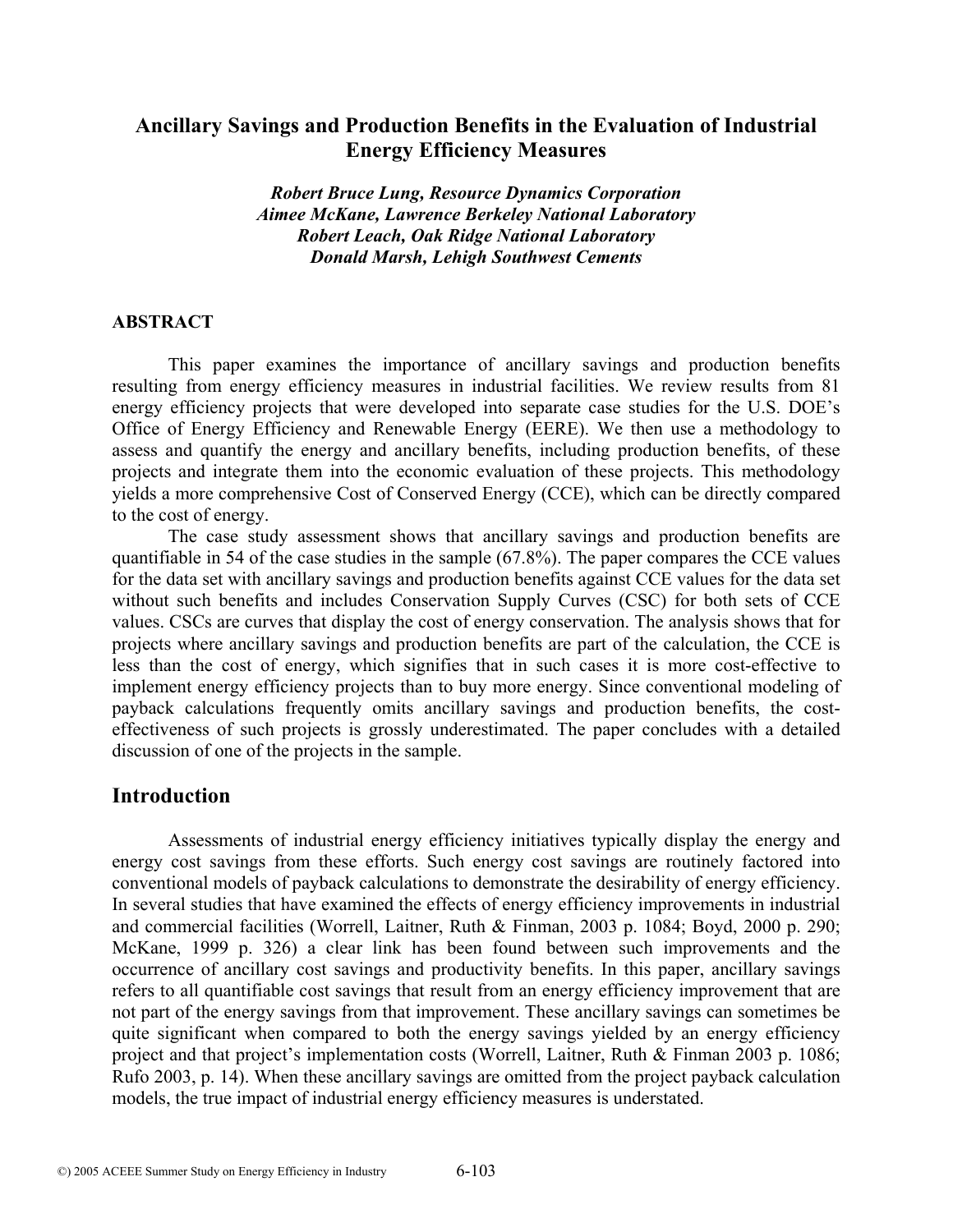Common payback models used to evaluate the desirability of energy efficiency efforts include simple payback, net present value (NPV), and internal rate of return (IRR). Quantified energy and ancillary cost savings can be integrated into the calculations for these models; however, ancillary cost savings are often omitted from them. One potential reason is that ancillary savings are not achieved consistently. While such savings often accrue in the wake of an energy efficiency improvement, the same benefits are not obtained each time a project is implemented. Another reason is that time and skill are required to accurately track such benefits. Industrial plants need to develop baselines of their ancillary costs and doing so may be outside of a project's scope of work. Also, if the ancillary savings turn out to be minor, then tracking them may not be worth the expense. In addition, quantifying certain ancillary benefits can be difficult. Benefits such as longer equipment life, increased production reliability, better worker safety/morale, reduced noise levels, and improved air quality can be subjective or intangible.

In this study, we apply a model that includes ancillary cost savings and productivity gains that result from the energy efficiency projects in the evaluation of energy efficiency efforts. Because such benefits are at times significant, they can have a substantial impact on the predicted payback of a proposed improvement and effectively determine whether the improvement occurs. On an industry-wide level, the systematic inclusion of ancillary savings can change that industry's cost-effective potential for energy efficiency [Worrell, Laitner, Ruth & Finman, 2003 p. 1082]. Therefore, it is important to correctly and explicitly model these benefits into payback calculations in order to properly evaluate any given energy efficiency project.

We use the 'bottom up' Conservation Supply Curve (CSC) methodology illustrated in Worrell, Laitner, Ruth & Finman (2003, p. 1089) to analyze the energy and ancillary cost savings in our data set. The CSCs graphically display the cost of each unit of energy conserved as a result of an energy efficiency project against the per-unit cost of energy, allowing for an immediate comparison of the cost of saving energy with the cost of purchasing it. CSCs also serve to determine the cost-effectiveness provide of energy efficiency expenditures (Worrell, Laitner, Ruth & Finman, p. 1089; Rufo 2003, p. 2 and Stoft 1996, p. 3). The CSCs in this study are considered 'bottom up' because we use plant-level data for each energy efficiency project.

The key to producing CSCs is calculating the Cost of Conserved Energy (CCE). The CCE is a value of the annual, incremental cost per unit of energy conserved, and is therefore the marginal cost of conserved energy. Generally, the CCE is calculated by dividing the total cost of an energy efficiency measure by the present value of that measure's lifetime energy savings (Stoft 1995, p. 3). This allows the CCE to be expressed in dollars per unit of energy and therefore, to be compared against the cost of energy. Typically in a CSC, the CCE values are plotted vertically in order of lowest to highest (Stoft 1995, p. 3).

We begin with a summary of the data and then discuss the types of ancillary benefits in the study and how they are quantified. Next, we present the methodology and discuss the results. An example of a successful energy efficiency project is provided to demonstrate the difference between an analysis that includes ancillary savings versus one that omits them. Finally, some concluding remarks are presented.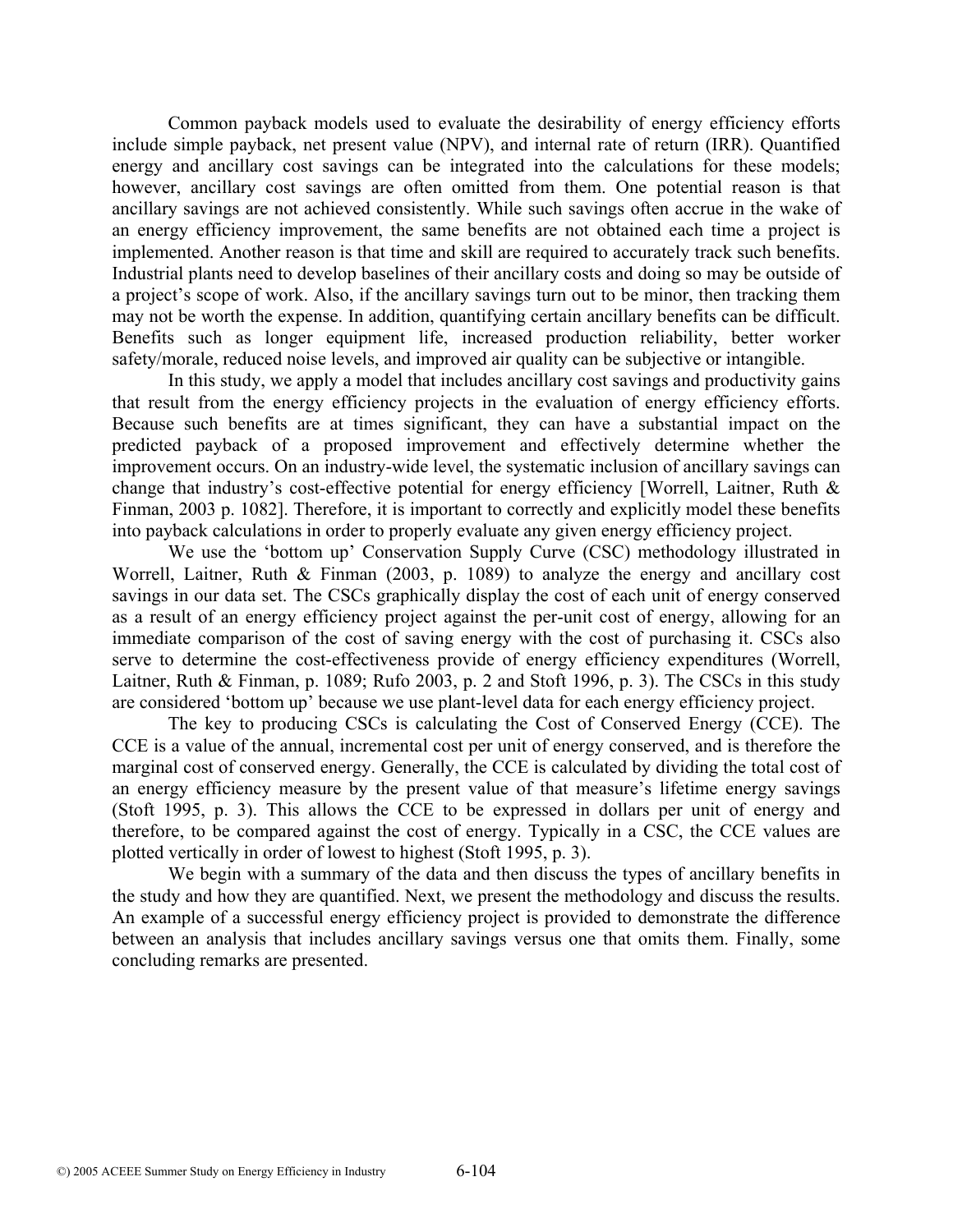#### **Data**

The data in this study is obtained from a set of 81 case studies that were developed by the U.S. DOE's Office of Energy Efficiency and Renewable Energy (EERE) between 1998 and 2004. Each case study describes an energy efficiency project that occurred in an industrial facility in the U.S and the results that the project yielded. Of these 81 case studies, 40 were developed and published under the EERE's BestPractices program. Twenty-two of the case studies were based on Plant-Wide Assessments (PWAs) and eighteen case studies were produced in support of DOE-sponsored conferences on energy efficiency.

All 81 projects were implemented in accordance with a plant or system-specific strategy designed to increase the energy efficiency of the processes or industrial systems at the sites where those systems were located. Each project in the data set has well documented energy and energy cost savings. Of the 81 total projects, 54 (66.7%) include quantified ancillary cost savings and production benefits that are related to the energy efficiency measures that were implemented. Data on ancillary cost savings and production benefits was collected from the individual firms and corroborated by consultants or vendors involved with the projects. For all 81 projects, the following data points were recorded: Energy savings in kilowatt-hours for electricity, MMBtu for natural gas; energy cost savings, ancillary savings (when applicable); production benefits (when applicable) and total project costs. In addition, each project's simple payback using total project savings was recorded. The simple payback with only energy cost savings was then computed for all projects.

The measures designed to improve energy efficiency represented a variety of efficiency improvements including equipment replacement, technological upgrades and reconfiguration of existing equipment. In many cases, the projects were implemented in accordance with industry best practices for energy efficiency. The plants in which the projects occurred represent a wide range of manufacturing activities, with 52 of them (64%) falling under at least one of the DOE's energy intensive, Industries of the Future (IOF) categories. Seventeen others are classified as general manufacturing with food processing, textiles and utilities accounting for the remainder. In addition, the data set in the study provides a fairly balanced distribution of project sizes based on total annual savings – 16% have annual project savings of \$49,000 or less, 44% have annual project savings between \$50,000 and \$249,000, 20% have annual project savings between \$250,000 and \$499,000, 9% have annual project savings between \$500,000 and \$749,000, and 9% have annual project savings that exceed \$750,000. However, the projects in the study are not a random sample and the sample size is small relative to the total number of energy efficiency efforts/projects that occur annually in the U.S. The projects are also geographically concentrated, with approximately two-thirds occurring on the West Coast and several Midwest states. In addition, the sample does not contain projects that were deemed unsuccessful (i.e., anticipated energy savings were not achieved or payback periods considered unattractive).

### **Types of Ancillary Savings and Production Benefits**

The majority of the ancillary savings and production benefits yielded by the projects in the sample fall into five principal categories: Operations and Maintenance (O&M), Production, Work Environment, Environmental and Other. The specific benefits in each of these categories are listed in Table 1.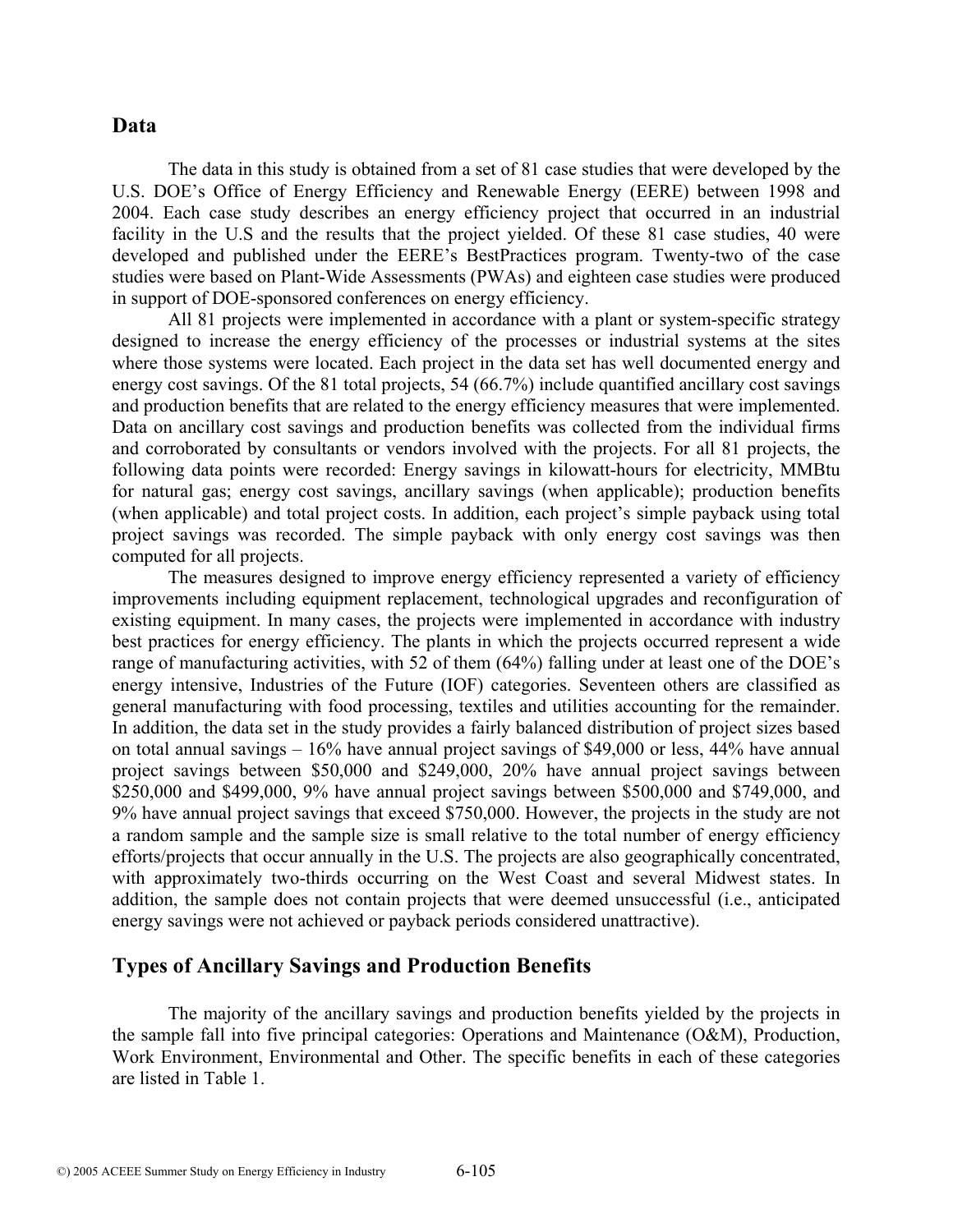| $\sim$                                    |                                                |  |  |  |  |  |  |  |  |
|-------------------------------------------|------------------------------------------------|--|--|--|--|--|--|--|--|
| <b>Operations and Maintenance</b>         | Production                                     |  |  |  |  |  |  |  |  |
| Reduced maintenance costs                 | Reduced product waste                          |  |  |  |  |  |  |  |  |
| Reduced purchases of ancillary materials  | <b>Increased Production</b>                    |  |  |  |  |  |  |  |  |
| Reduced water consumption                 | Improved product quality                       |  |  |  |  |  |  |  |  |
| Lower cooling requirements                | Increased production reliability               |  |  |  |  |  |  |  |  |
| Reduced labor costs                       | Shorter process/cycle time                     |  |  |  |  |  |  |  |  |
| Lower costs of treatment chemicals        |                                                |  |  |  |  |  |  |  |  |
|                                           |                                                |  |  |  |  |  |  |  |  |
| Work Environment                          | Environmental                                  |  |  |  |  |  |  |  |  |
| Increased worker safety                   | Reduced hazardous waste                        |  |  |  |  |  |  |  |  |
| Reduced noise levels                      | Reduced dust emissions                         |  |  |  |  |  |  |  |  |
| Improved workstation air quality          | Reduced waste water output                     |  |  |  |  |  |  |  |  |
|                                           | Reduced CO, $CO_2$ , $NO_x$ , $SO_x$ emissions |  |  |  |  |  |  |  |  |
| Other                                     |                                                |  |  |  |  |  |  |  |  |
| Achieved rebate/incentive (one-time)      |                                                |  |  |  |  |  |  |  |  |
| Reduced/eliminated demand charges         |                                                |  |  |  |  |  |  |  |  |
| Reduced/eliminated rental equipment costs |                                                |  |  |  |  |  |  |  |  |
| Avoided/delayed costs (one-time)          |                                                |  |  |  |  |  |  |  |  |
|                                           |                                                |  |  |  |  |  |  |  |  |

**Table 1. Types of Ancillary Savings and Production Benefits from Energy Efficiency Measures** 

In the O&M category (38 projects), most of the quantified ancillary savings were recorded in situations in which less equipment and machinery was in use after a project was complete (i.e., if a plant routinely operated four pumps before a project, but only needed to operate three pumps once the project was complete). This required less time of technicians, and fewer changes of lubricants, filters and other materials. Sometimes, O&M cost savings occurred when aging equipment that required frequent repairs before a project was replaced with new equipment that did not fail. Savings in this category were also registered when certain equipment was converted from being water-cooled to being air-cooled and when certain processes were modified to recycle or use less water.

Many of the quantified benefits in the production category (9 projects) were revenue increases. In some cases these revenue increases were due to higher output because the production equipment was made more efficient (shorter process time). At other times, production increased and became more reliable because there were fewer or almost no equipment shutdowns after the projects' completion. In other cases, product quality improvements led to significant reductions in product waste and warranty claims, which yielded cost savings.

Several projects reported improved working conditions and environmental benefits. The improved working conditions, which included better worker safety, lower noise and better air quality from lower amounts of dust; along with lower emissions of  $CO_2$ ,  $SO_x$  and  $NO_x$ , were not quantifiable and were not included in the model. However, other environmental benefits such as reductions in wastewater or wastewater treatment chemicals were quantified for several projects in the data set and were included in the model.

Finally, other financial benefits were quantified for thirteen projects. These benefits included utility or state-sponsored rebates and incentives as well as demand charge reductions, avoided capital and other costs. In a few cases, rental equipment that was necessary to support production before a project was no longer needed after the project's completion, which yielded rental equipment cost savings.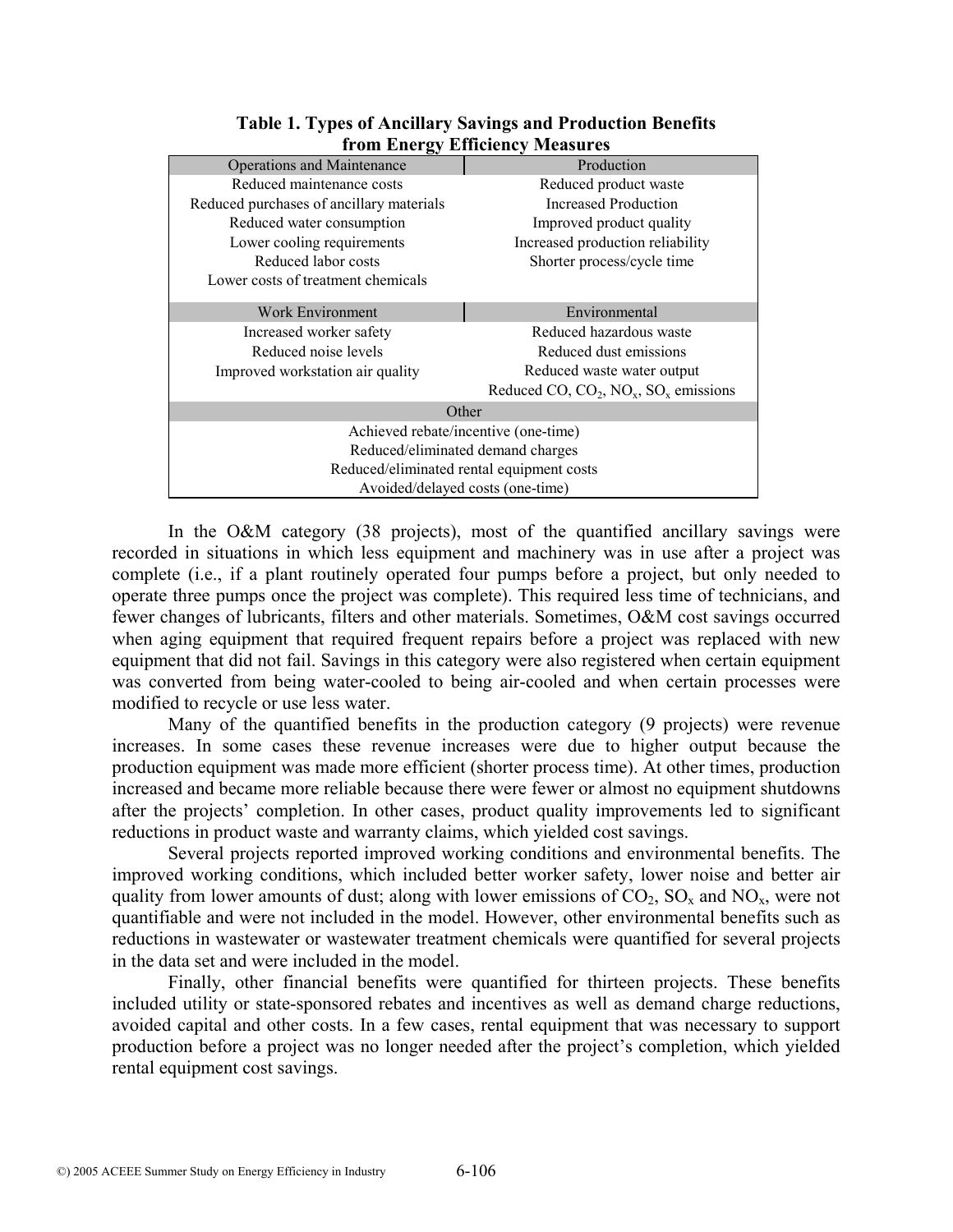# **Methodology for Including Ancillary Savings and Production Benefits (Cost of Conserving Energy)**

We apply the approach described in Worrell, Laitner, Hodaya & Finman (2003, p. 1088) in evaluating ancillary and production benefits of the projects in the data set. This approach provides a formal and transparent process for analyzing ancillary savings. While many of the projects in this study already possessed quantified ancillary cost savings and production benefits, this approach was useful to convert those benefits that were not immediately quantified into cost impacts.

Once all of the ancillary savings from the projects in the sample were quantified, the CCE values were computed for each project in the sample and were used to produce two sets of CSCs. The first set compares the CSC composed of CCE values with ancillary savings and production benefits against the individual energy costs of the plants in the data set. If the CCE values were greater than the plants' energy costs, the energy efficiency measures were viewed as not costeffective. If the CCE values were below those costs, the energy efficiency measures were viewed as cost-effective and worthwhile. The next set of CSCs compares the one that contains CCE values without ancillary savings and production benefits against a CSC with CCE values that includes those benefits.

Generally, the costs of energy efficiency projects are incurred in less than one year (during the project's implementation), while the savings follow over a number of years after the project's completion. This creates a problem in that the cost and benefit streams differ. To make these streams correspond, a capital cost recovery factor is built into the CCE, which annualizes the project costs. The capital cost recovery factor includes a discount rate that reflects the cost of capital with a risk premium, and the lifetime of the project. In this study, we assume a project life of 10 years based on prior research [Lung, McKane, and Olszewski]. It should be noted that a 10-year project life might not be universal due to the different methodologies towards energy efficiency. The discount rate used is 7% and it is based on the yield on the 10-year US Treasury bond between 1998 and 2004 as well as a risk premium of between 2% and 3%. As a result, the CCE represents the total of the annualized project costs and the incremental ancillary costs (benefits), divided by the annual energy savings. The CCE model from Worrell, Laitner, Ruth & Finman (2003, p. 1089) takes the form:

$$
CCE = \frac{(\mathbf{I}^*q) + M}{S} \quad \text{(expressed in §/GJ)}
$$

where

$$
q = \frac{d}{[1-(1+d)^{-n}]}
$$

and

 $CCE = \text{cost of conserved energy per energy efficiency project ($(GJ)$ 

 $I =$  capital costs  $(\$)$ 

 $M =$  annual change in O&M costs

 $S =$  annual energy savings  $(GJ)$ 

 $q =$ capital recovery factor

 $d =$  discount rate

 $n =$  life span of project savings (years)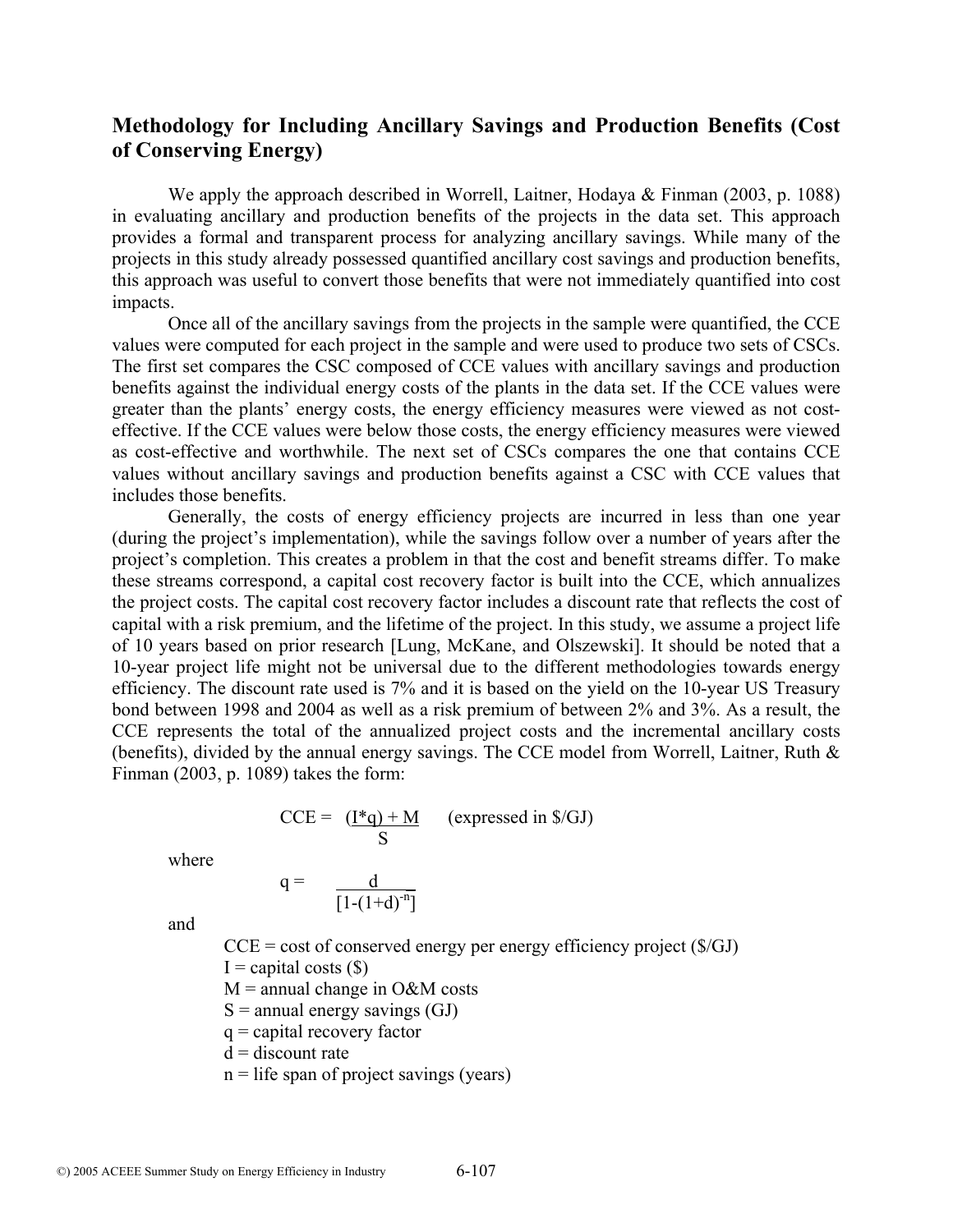To factor in all of the quantified ancillary savings and production benefits in the data set, the CCE with ancillary savings and production benefits in this study takes the form:

$$
CCE = \underbrace{[TC - (AC + R)*q] + M - B}_{S}
$$

where

 $TC = total project and capital costs ( $\$)$ )$ 

 $M =$  annual change in O&M costs

 $S =$  annual energy savings  $(GJ)$ 

 $AC =$  total avoided capital costs (capital purchases that were obviated by the success of the energy efficiency measure)

 $R =$  total rebate/incentive payments

 $B =$  total annual production benefits

and

$$
q = \frac{d}{[1-(1+d)^{-n}]} = \frac{(0.07)}{[1-(1+.07)^{-10}]} = .1424
$$

Because the energy savings in the data set included electricity (kWh) and natural gas (MMBtu), all energy units and savings in the data set were converted into Gigajoules (GJ) prior to calculating the CCE values to render the energy units uniform. This allows the CCE values (presented in \$/GJ) to be directly compared with the individual energy costs of the plants in the sample. Once the CCE values were calculated, they were ranked in order from lowest to highest and plotted successively along the y-axis to construct the CSCs.

## **Results**

The findings provided by the analysis of the data were insightful and somewhat surprising. As anticipated, ancillary savings and production benefits had a visible impact on the CCE values. The aggregate annual cost savings for all 81 projects, including the ancillary savings, came to \$68.7 million. The annual ancillary savings totaled \$21 million, representing almost 31% of total project savings and the total annual energy cost savings were \$47.7 million or 69% of the total savings. With total project costs for all 81 projects summing to \$68.2 million, the simple payback including ancillary savings is slightly less than one year. When based on the energy cost savings alone, the simple payback jumps to 1.43 years. These results are summarized in Table 2.

**Table 2. Summary Data** 

| Total project costs                     | \$68,219,115 |
|-----------------------------------------|--------------|
| Total annual energy savings             | \$45,938,220 |
| Total annual non-energy savings         | \$21,080,449 |
| Total annual savings                    | \$67,018,669 |
| Simple payback of energy savings        | 1.49         |
| Simple payback with non-energy benefits | 1.02         |

With respect to the CCE analysis, the ancillary savings and production benefits had more of an impact on the shape of the CSC than on the relationship between the CCE calculations and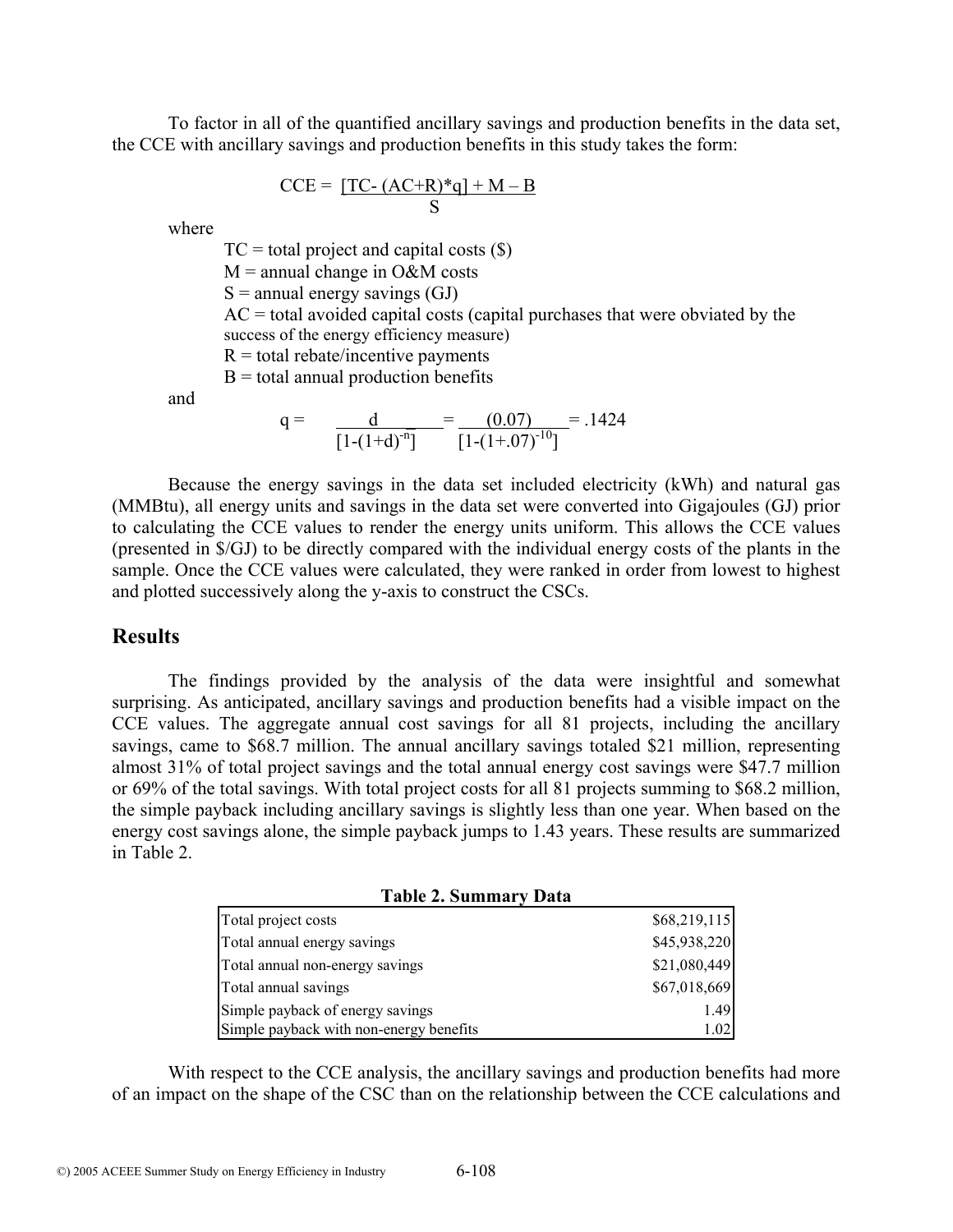the energy costs of the plants in the data set. When ancillary savings and production benefits were included in the CCE calculations, the CCE values became smaller, indicating a lower cost of conserving energy. This caused the CSC to shift downward and to the right. Also, the inclusion of ancillary benefits caused the CCE values to be smaller than the energy costs of 79 of the plants in the data set (97.5%). This signifies that for each of those 79 plants, it was more cost effective to implement the energy efficiency improvement than to continue purchasing the amounts of energy required before the improvement. Both of the plants whose CCE values were above their respective energy costs incurred substantial capital costs for their energy efficiency projects, which resulted in higher relative project costs. In addition, one of those projects was implemented with the primary goal of ensuring production reliability, which we were not able to quantify. Had this extra reliability been quantified, it could have lowered the CCE for that plant.

When the ancillary savings and production benefits were excluded from the data set, the number of plants whose CCE values were lower than each plant's associated energy cost fell to 75 (92.5%). The six plants for which the CCE is higher than the cost of energy include the two that had the relatively high capital costs and four others for which the ancillary savings were quite substantial. This can be seen in Figure 1 where the CSCs are compared with the normalized energy costs for the plants in the data set.

The high percentage of CCE values based only on energy savings that were below the plants' respective energy costs was surprising. Three reasons help explain why the energy costs in the data set are so high. Many of the projects in the sample were implemented between 2000 and 2003 when energy costs were historically high. The simple average of the reported energy costs for all 81 projects was \$14.03/GJ. When this average was weighted by the energy cost savings for all 81 projects, this figure fell to just \$5.33/GJ. Had the weighted average energy cost for the plants in this study been \$2.14/GJ, as in the study by Worrell, Laitner, Hodaya & Finman (2003, p. 1090) for the iron and steel industry, 47 CCE values with ancillary savings and production benefits (58%) and 27 (33%) of the CCE values that excluded these benefits would be below this figure. Also, 29 of the projects in the data set occurred in California, which experienced dramatically higher energy costs than other parts of the U.S. during the period when the projects were implemented. Lastly, many of the projects in the data set were implemented with recommendations by industry experts and were devised to maximize energy savings. Therefore, for some projects the energy savings alone were quite important; in some cases, they reduced the pre-project energy consumption for the system being optimized by as much as 40%. As a result, the gap between the CSCs without ancillary savings and the CSCs that include them is not very wide.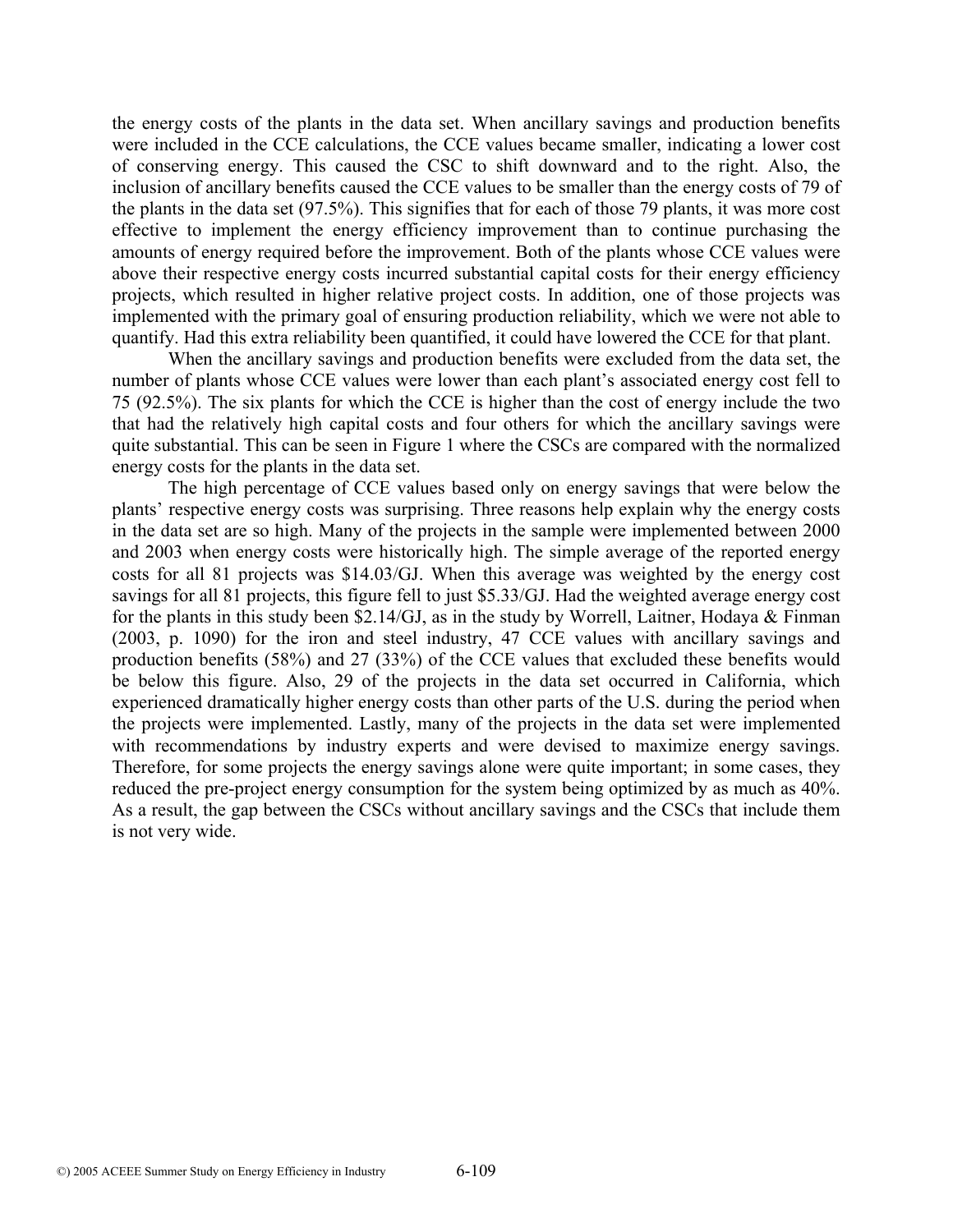

**Figure 1. Conservation Supply Curves and Individual Plant Energy Costs** 

When viewed against the weighted average energy costs a more conspicuous difference between the CCE values that included ancillary savings and production benefits and the CCE values for energy savings only, became noticeable. The CCE values that included ancillary savings and production benefits were lower than the weighted average cost of energy for 68 of the projects in the sample (83.9%), while only 57 CCE values that omitted these benefits (70.4%) were below it. If the weighted average cost of energy were to be used as the cost-effective threshold for energy efficiency, these results underscore the fact that when ancillary savings and production benefits are factored into the CCE calculation, a greater number of projects fall under that threshold than when such benefits are omitted from it. This can be seen in Figure 2.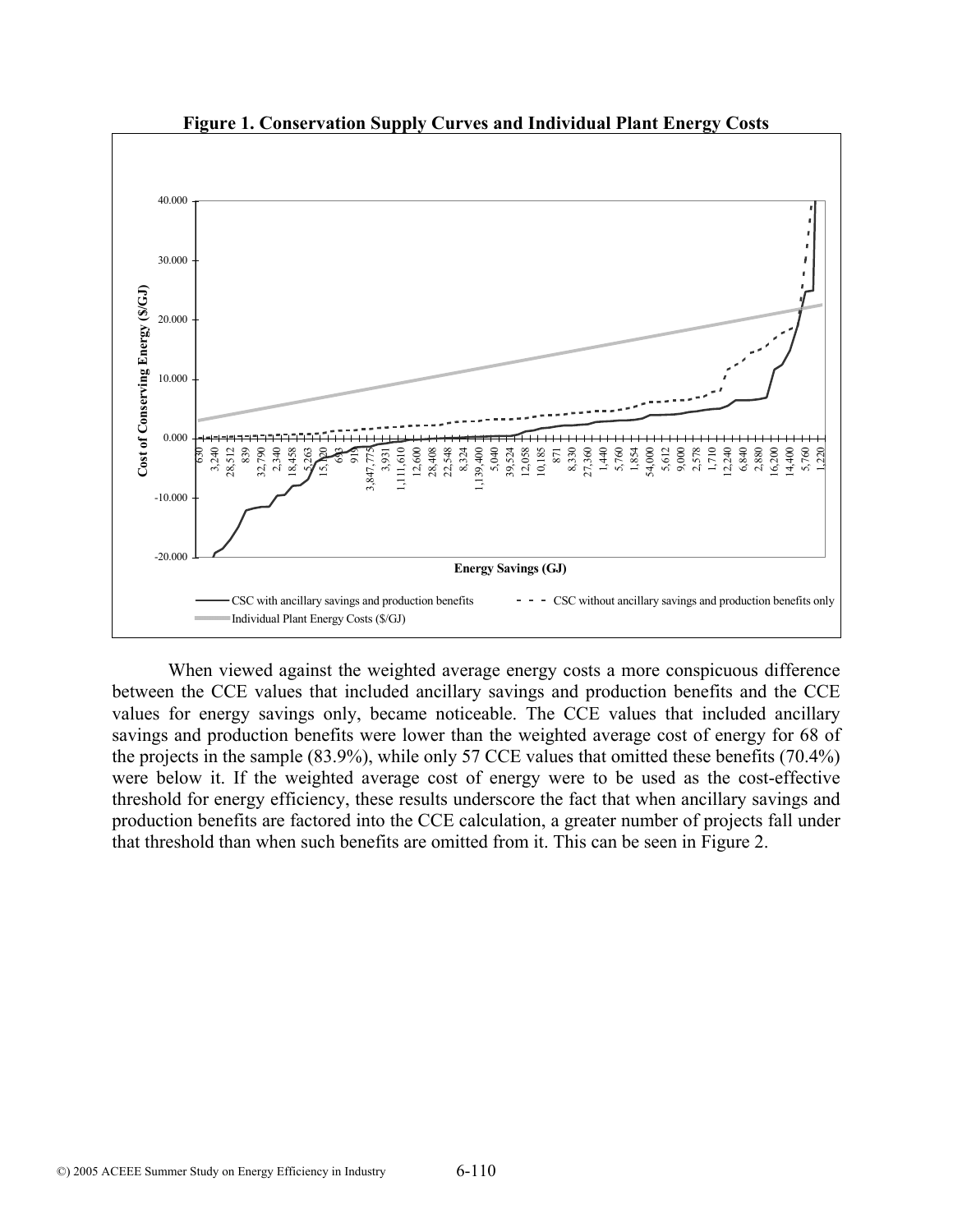

**Figure 2. Conservation Supply Curves and the Weighted Average Cost of Energy** 

Another important result of the CCE analysis is that a significant number of projects yielded negative CCE values when they included ancillary savings and production benefits. This is seen in Figure 2 by the portion of the CSC with ancillary savings and production benefits being below the x-axis. Of the 54 total projects in the data set with quantified ancillary savings and production benefits, 31 (56.4%) produced a negative CCE value. In contrast, all of the CCE values for the projects in the data were positive when only energy savings were used, which suggests that if ancillary savings and production benefits are not factored into the CCE, the costs associated with an energy efficiency measure will always be positive. This indicates the importance of ancillary savings and production benefits in evaluating energy efficiency measures. It also shows that the greater the magnitude of such savings, the greater the likelihood that a CCE will be below the price of energy, or below the cost-effective threshold for energy efficiency.

In Figure 3, an analysis of CCE values that include ancillary savings and those that do not include such savings is presented for the industrial sectors represented in the data set. The first line of the data table displays the average CCE values without ancillary savings and the second line displays the CCE values with ancillary savings for each sector. The third line of the data table displays the percentage change in CCE value. In each case, the CCE value is lower when ancillary savings and production benefits are included in the CCE calculation. In some sectors, the change is quite large, which indicates the magnitude of the ancillary savings. The largest swing was in the mining sector because of strong productivity benefits, while the smallest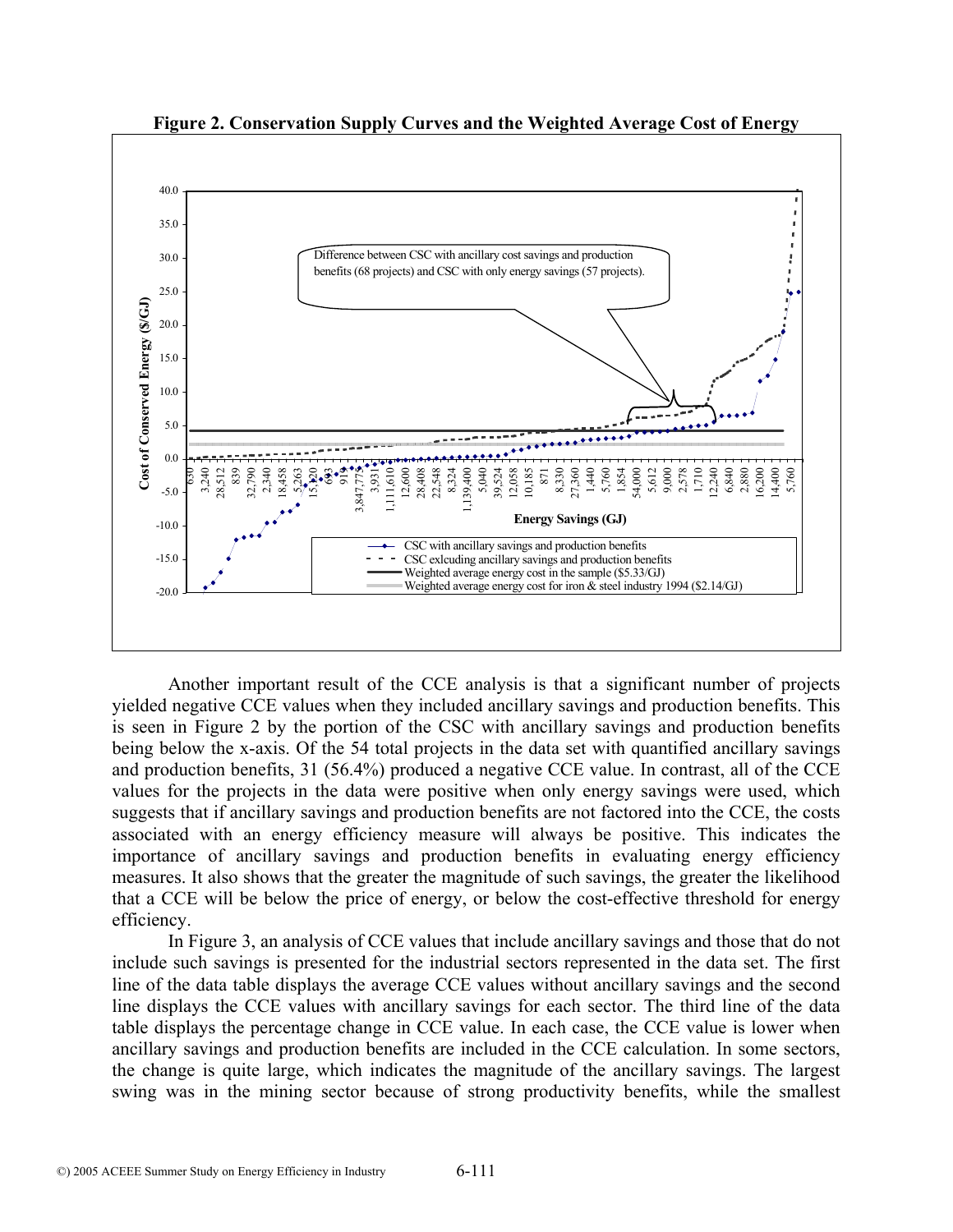change was recorded for the textiles sector. This sector had the smallest number of plants in the data set (2) and their ancillary savings were small in comparison to many other plants in the sample.



**Figure 3. CCE Values by Industrial Sector1**

## **A Plant-Level Example**

 $\overline{a}$ 

One of the projects in the data set provides a stark example of the impact of ancillary savings in evaluating energy efficiency. In 2001, Lehigh Southwest Cement Company finished an energy efficiency improvement project on the compressed air system at its cement plant in Tehachapi, California. Before the project, plant personnel had to operate the plant's three compressors and rent a  $4<sup>th</sup>$  unit to satisfy production requirements. Despite this operating scheme, the system experienced severe pressure fluctuations, poor air quality, increasing energy and maintenance costs, and periodic compressor shut downs that interrupted production. The project encompassed a variety of measures including technology upgrades, component reconfiguration, and procedures that lowered compressed air demand.

<sup>&</sup>lt;sup>1</sup> The data from one of the plants in the mining sector was removed because the production benefits were so great that it skewed the results.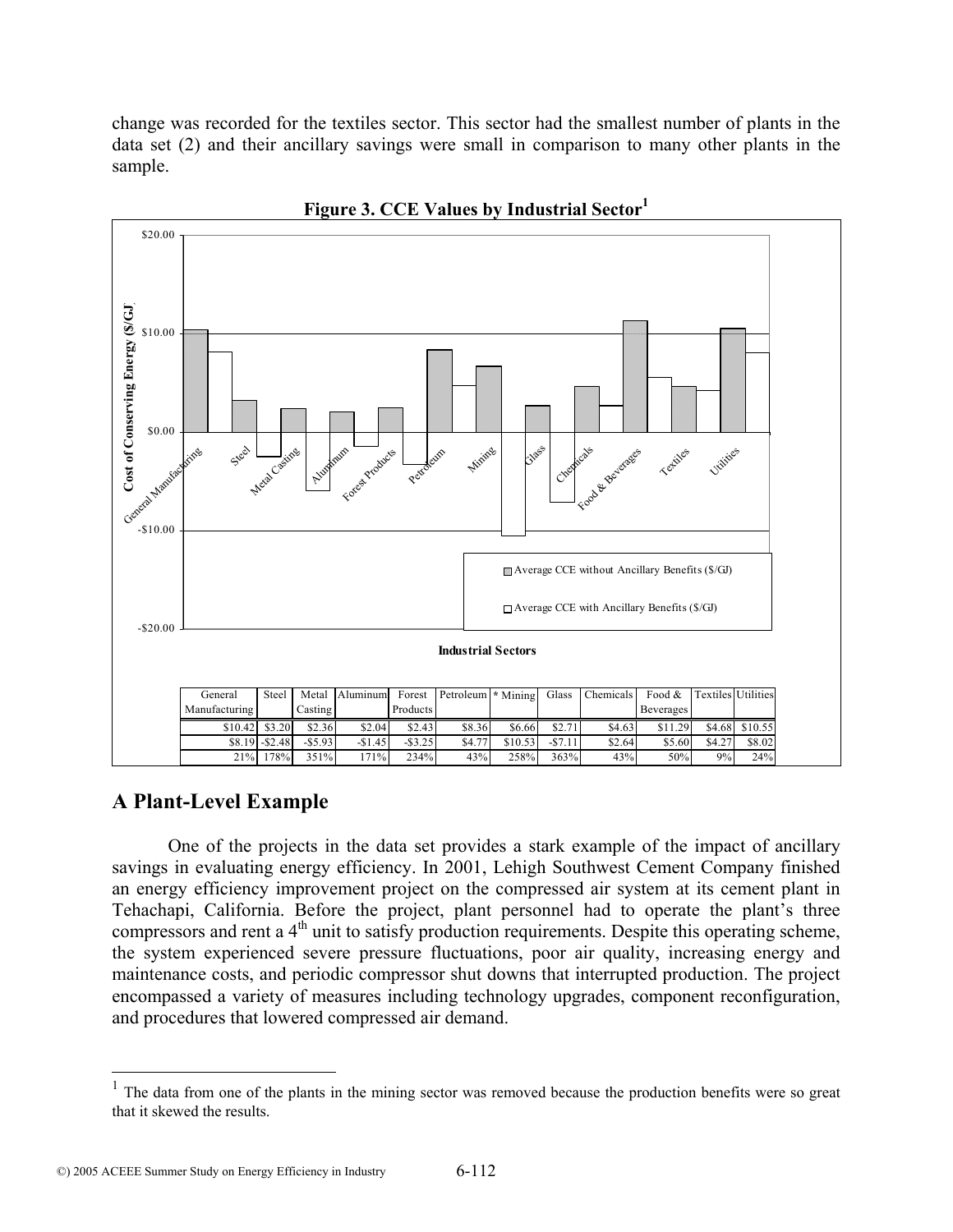The project yielded annual energy savings of 900,000 kWh, representing a 13% decrease in compressed air energy consumption, and energy cost savings of \$90,000 per year due to the reduced total air demand and stable pressure levels. The compressor shut down rate was eliminated, air quality was improved, and the three existing units were able to satisfy the postproject air demand levels. Production interruptions due to compressor failure ceased, compressor maintenance costs declined by \$59,000 annually, and the rental compressor was no longer needed, which saved the plant another \$50,000 per year. In addition, the plant achieved a \$90,000 rebate from its electric utility. The total costs of implementing the project were \$417,000.

When the ancillary savings this project achieved are excluded from the project evaluation, the simple payback is 4.6 years. Even if the rebate is factored into the simple payback calculation, the resulting payback of 3.6 years still exceeds the typical threshold for an industrial energy efficiency project. When entered into the model, the omission of ancillary savings yields a CCE of \$18.33/GJ, which is well above the weighted average cost of energy for the data set. Because energy costs for this company were comparatively high (\$27.8/GJ), the CCE still falls below this figure, indicating that the project was worthwhile. When the ancillary savings are included, the simple payback for the project falls to 1.64 years and the CCE declines to - \$19.27/GJ. While the payback is more attractive with the ancillary savings, it is not among the top ten shortest paybacks in the sample. However, with the ancillary savings, the CCE for this project is the third lowest in the data set. In addition, it has the second greatest, average absolute deviation (\$18.80/GJ), which shows the degree of variability between the CCE with ancillary savings and the CCE without ancillary savings. These results are summarized in Table 3.

| Total project costs                     | \$417,000 |
|-----------------------------------------|-----------|
| Total annual energy cost savings        | \$90,000  |
| Total annual non-energy savings         | \$109,000 |
| Total annual savings                    | \$199,000 |
| Rebate payment                          | \$90,000  |
| Simple payback of energy savings        | 4.63      |
| Simple payback with non-energy benefits | 1.64      |
| CCE excluding non-energy benefits       | \$18.33   |
| CCE including non-energy benefits       | $-$19.27$ |
| Average of absolute deviation           | \$18.80   |

|  |  |  |  |  |  |  | <b>Table 3: Results for Lehigh Southwest Cement Company</b> |  |
|--|--|--|--|--|--|--|-------------------------------------------------------------|--|
|  |  |  |  |  |  |  |                                                             |  |

Regrettably, the production benefits from the reduced production stoppages were not quantified. This was due in part to the fact that the costs imposed by the production stoppages had not always been measured. The stoppages were of varying length and did not always affect the same production processes, which made it exceedingly complex to attempt to quantify them. Once the project was complete, quantifying such benefits was beyond the project's scope of work. With the inclusion of both ancillary and production benefits the CCE would have been lower.